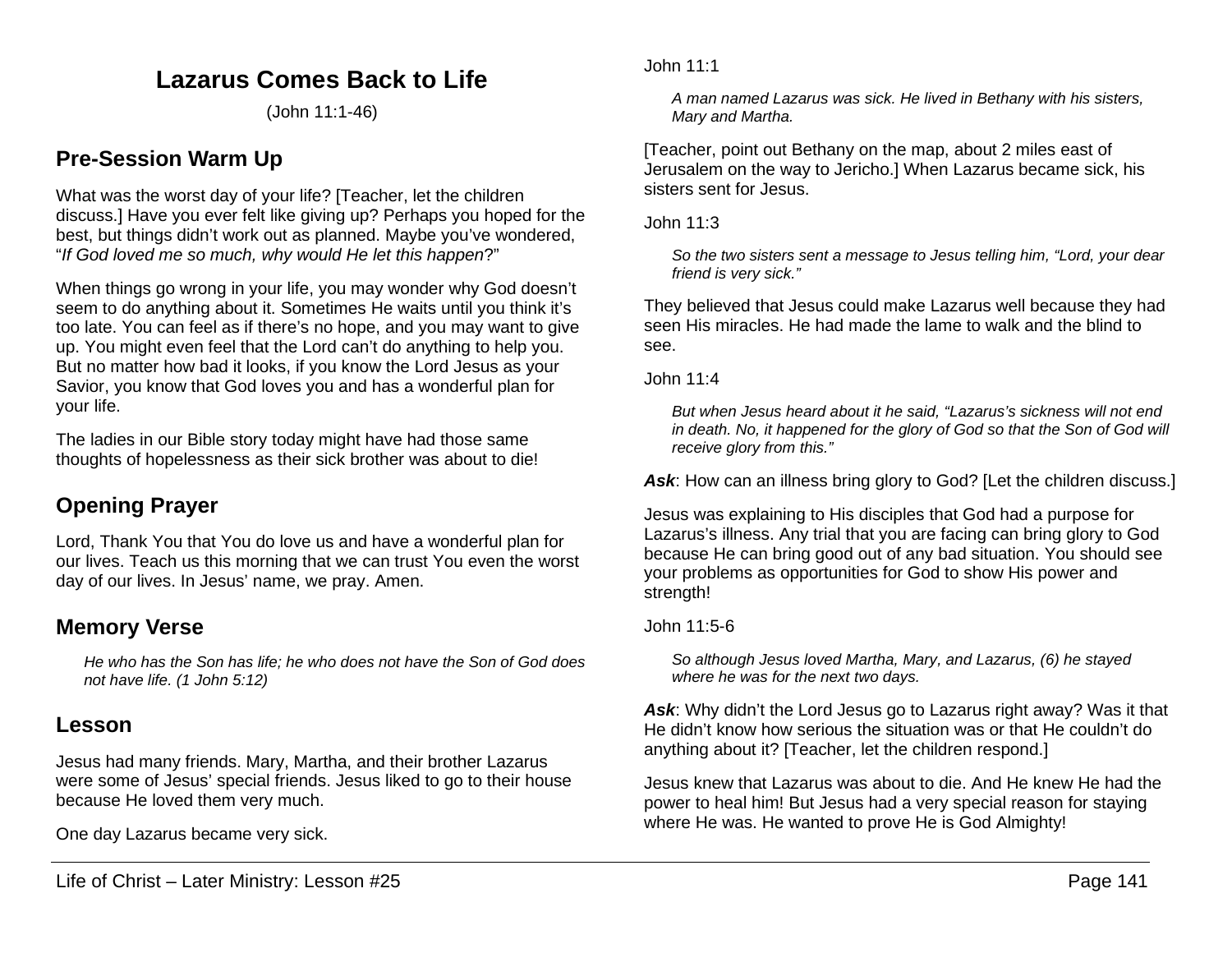Finally, it was time to return to Judea.

John 11:7

*Finally, he said to his disciples, "Let's go back to Judea."* 

Jesus waited until Lazarus was good and dead before he went to him.

John 11:11-13

*Then he said, "Our friend Lazarus has fallen asleep, but now I will go and wake him up." (12) The disciples said, "Lord, if he is sleeping, he will soon get better!" (13) They thought Jesus meant Lazarus was simply sleeping, but Jesus meant Lazarus had died.*

The disciples didn't think that Jesus knew Lazarus was dead, but the Lord corrected them.

John 11:14-15

*So he told them plainly, "Lazarus is dead. (15) And for your sakes, I'm glad I wasn't there, for now you will really believe. Come, let's go see him."*

Ask: Why do you think that Jesus was glad He wasn't there?

He wanted to make sure there was no doubt in anybody's mind that Lazarus was really dead.

John 11:17

*When Jesus arrived at Bethany, he was told that Lazarus had already been in his grave for four days.* 

When Jesus arrived at the house where Mary and Martha lived, He found many mourners there trying to comfort them.

John 11:19

*and many of the people had come to console Martha and Mary in their loss.* 

When Martha heard that Jesus was coming, she sneaked out of the house to meet Jesus on His way there.

### John 11:20-22

*When Martha got word that Jesus was coming, she went to meet him. But Mary stayed in the house. (21) Martha said to Jesus, "Lord, if only you had been here, my brother would not have died. (22) But even now I know that God will give you whatever you ask."*

Martha wished that Jesus had arrived earlier so He could have healed her brother. She knew Jesus had the power to heal her brother; she wondered why He would let this happen. But Jesus wanted to take her faith to a whole new level.

John 11:23-27

*Jesus told her, "Your brother will rise again." (24) "Yes," Martha said, "he will rise when everyone else rises, at the last day." (25) Jesus told her, "I am the resurrection and the life. Anyone who believes in me will live, even after dying. (26) Everyone who lives in me and believes in me will never ever die. Do you believe this, Martha?" (27) "Yes, Lord," she told him. "I have always believed you are the Messiah, the Son of God, the one who has come into the world from God."*

Jesus wanted Martha to know that He was more than a great teacher and a healer. He wanted her to know that not only did He have the power to forgive our sins, but He has power over life and death because He is the creator of life.

When Jesus said, "*I am the resurrection and the life*", He was saying, "*Anyone who believes in Me has eternal life*." Jesus was telling Martha that He is the is the source of life, the resurrection; that resurrection is a person, not an event. Anyone that has a personal relationship with Him has eternal life.

When you put your faith in Jesus, you not only receive His blessings now, you are also guaranteed a forever life with Him in heaven after you die here on earth.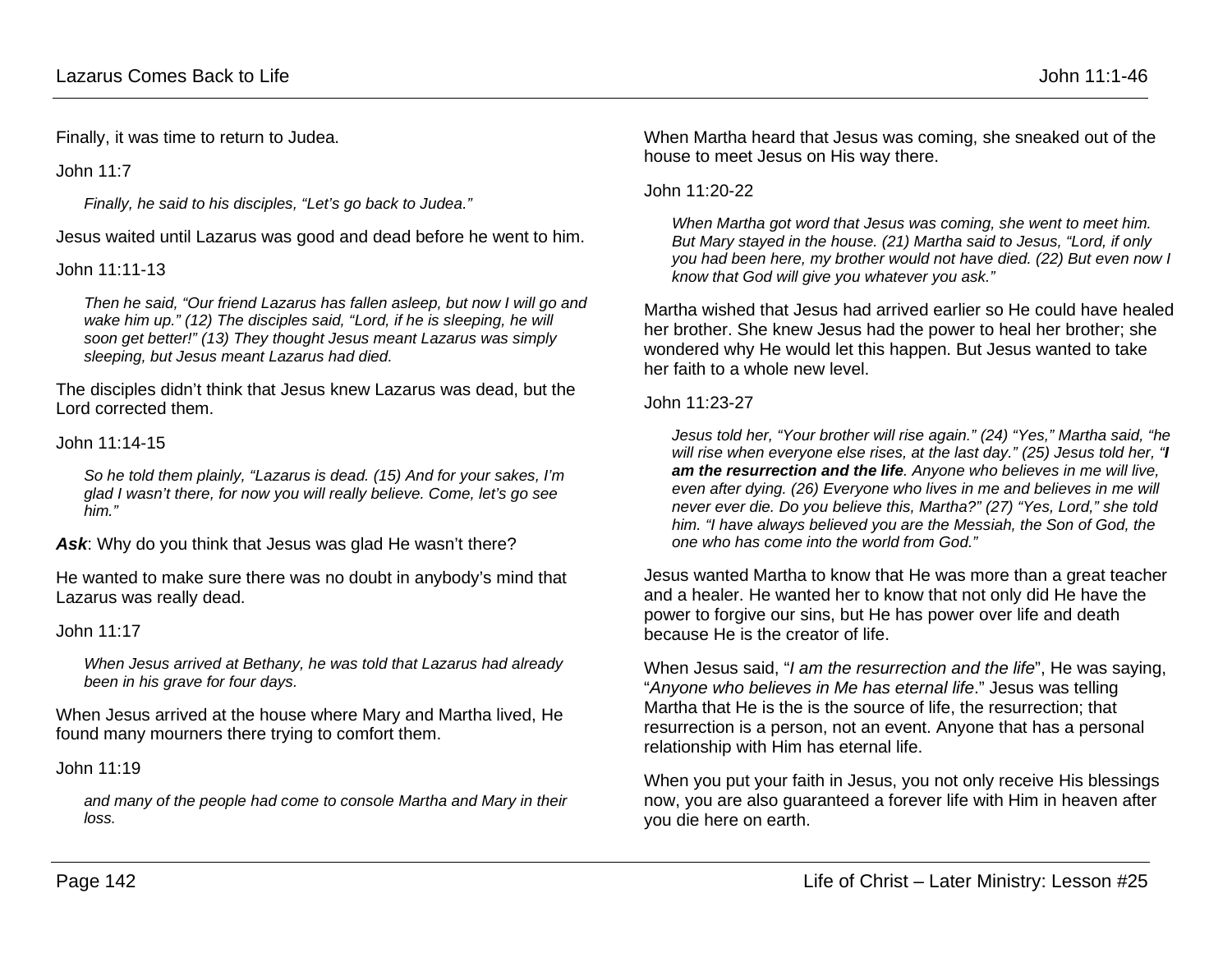Death is not final; it has no power over a believer. We *will* have eternal life after our physical body dies.

Jesus said, "*Because I live, you also will live*." (John 14:19b)

#### John 11:28-30

*Then she returned to Mary. She called Mary aside from the mourners and told her, "The Teacher is here and wants to see you." (29) So Mary immediately went to him. (30) Jesus had stayed outside the village, at the place where Martha met him.*

Although Martha secretly called Mary to come out to meet Jesus, her friends followed closely behind.

#### John 11:31-32

*When the people who were at the house consoling Mary saw her leave so hastily, they assumed she was going to Lazarus's grave to weep. So they followed her there. (32) When Mary arrived and saw Jesus, she fell at his feet and said, "Lord, if only you had been here, my brother would not have died."*

Mary's friends followed her and saw her meet Jesus and fall down on her knees and weep before him.

John 11:33-34

*When Jesus saw her weeping and saw the other people wailing with her, a deep anger welled up within him, and he was deeply troubled. (34) "Where have you put him?" he asked them. They told him, "Lord, come and see."*

When Jesus saw Mary crying, He was moved to tears Himself and asked to be taken to Lazarus' tomb.

John 11:35-37

*Then Jesus wept. (36) The people who were standing nearby said, "See how much he loved him!" (37) But some said, "This man healed a blind man. Couldn't he have kept Lazarus from dying?"*

*Ask*: Why did cry if He knew He was going to raise Lazarus from the dead?

Jesus was deeply moved because of the sorrow that sickness and death brought to his friends. God never intended for mankind to experience sickness or death. But after Adam and Eve sinned in the garden, we have been dealing with both ever since. But, one day we will be resurrected, brought into eternal life with God in heaven and we will never have to deal with sickness or death again!!!

### John 11:38-39

*Jesus was still angry as he arrived at the tomb, a cave with a stone rolled across its entrance. (39) "Roll the stone aside," Jesus told them. But Martha, the dead man's sister, protested, "Lord, he has been dead for four days. The smell will be terrible."*

Martha thought that it was too late to help Lazarus; it had been four days since her brother was buried! But Jesus wanted her to know that death has no power over Him because He is eternal life. And anyone that believes in Him has eternal life! He does more than give life; He *is* life because He is the creator of life, and therefore death has no power over Him.

With Christ, death is but "sleep". [See verse 11.] Death has no power over anyone who has put their trust in Him. We don't have to wait for the final resurrection at the end of time, we have resurrection life right now.

John 11:40

*Jesus responded, "Didn't I tell you that you would see God's glory if you believe?"*

"*Trust Me, Martha*," Jesus was saying, "*and you will see God's power in a way you've never seen before*!"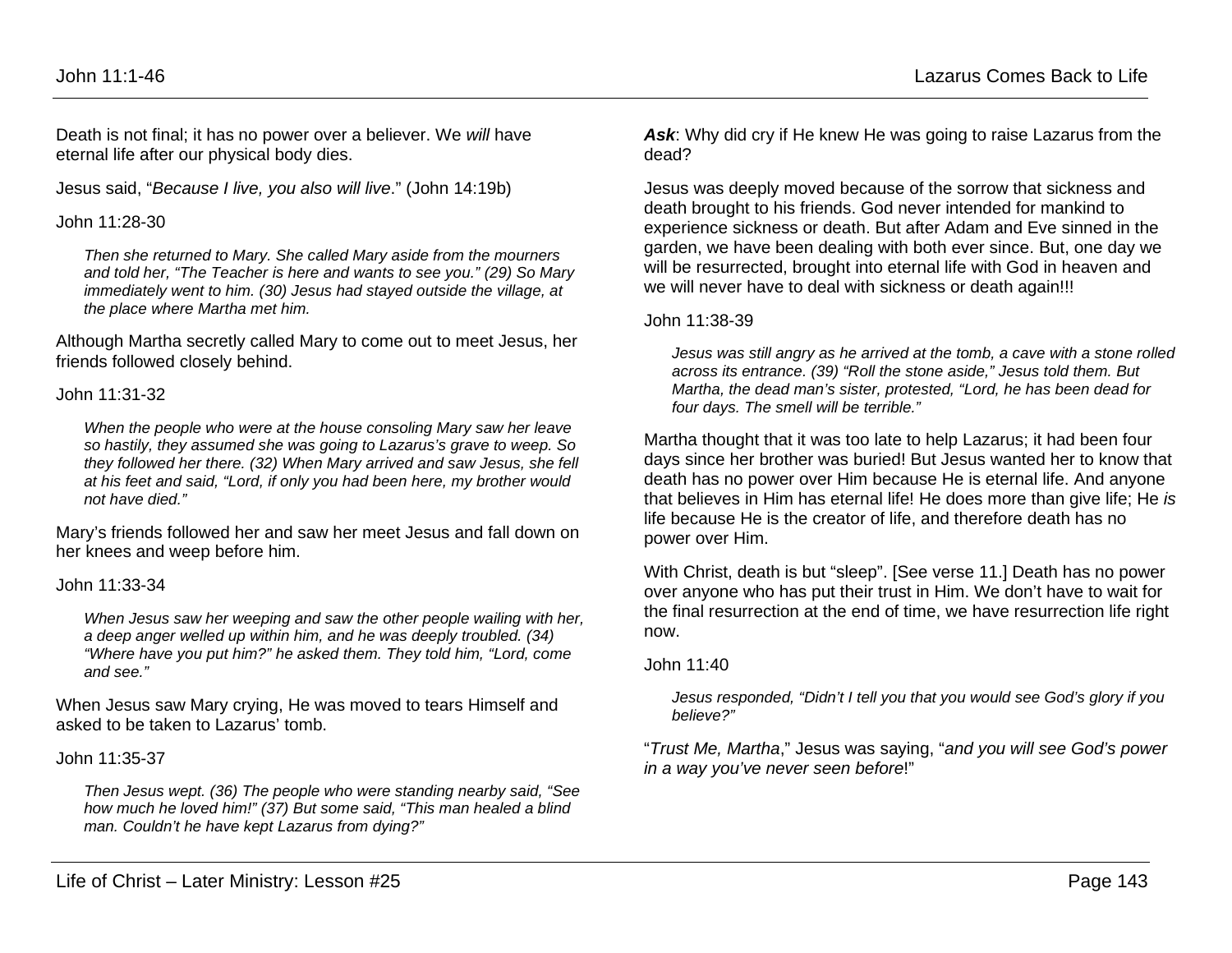#### John 11:41-42

*So they rolled the stone aside. Then Jesus looked up to heaven and said, "Father, thank you for hearing me. (42) You always hear me, but I said it out loud for the sake of all these people standing here, so that they will believe you sent me."*

Jesus didn't need to pray out loud, but He wanted the people to hear Him talking to God the Father.

John 11:43-44

*Then Jesus shouted, "Lazarus, come out!" (44) And the dead man came out, his hands and feet bound in graveclothes, his face wrapped in a headcloth. Jesus told them, "Unwrap him and let him go!"*

Notice that Jesus simply spoke life into the dead man just like He spoke creation into existence!

Only God can call the dead to life. This is a picture of us when we come to Him and confess our sins and become a follower of Jesus. He resurrects us from a life of sin and death to eternal life.

#### John 11:45-46

*Many of the people who were with Mary believed in Jesus when they saw this happen. (46) But some went to the Pharisees and told them what Jesus had done.*

Even when they saw the power of Jesus, some refused to believe; they rejected Jesus and plotted his murder. They were so full of pride they preferred to reject God the Son rather than admit that they were wrong.

# **Closing Prayer**

Jesus, You are the awesome God, full of power and might. You know all things and You can do all things. You have power over life and death. You simply spoke life into Lazarus because You are life! And we can have eternal life, too, right now by entering into a relationship

with You, our resurrected Savior. All we have to do is come to You and surrender our lives to You by confessing that You are the Savior of our souls. In Jesus name. Amen.

# **Learning Activities**

## **Craft Corner**

## **Game Center**

### *Wrap the Mummy*

To play, first form four teams. Have each team stand in a circle and pick one person to be Lazarus. Have Lazarus stand in the middle of the circle.

On "go," have each team use one roll of toilet paper to wrap Lazarus. The first team to finish wrapping up Lazarus with the entire roll wins in round one. Have each Lazarus stand still until all four Lazaruses are wrapped up.

Then call out, "*Lazarus, come forth*!" The first Lazarus to free him- or herself of all the toilet paper is the winner in round two.

Or use the following review questions in another game of your choice:

- 1. What were Lazarus' sister's names? (Mary and Martha.)
- 2. Why did Mary and Martha think that Jesus could help their brother? (They believed that Jesus could make Lazarus well because they had seen His miracles.)
- 3. When Jesus heard that Lazarus was sick and dying why didn't He hurry over to his house to heal him? (Jesus wanted to prove that He is God and has power over life and death as well as power to forgive sins.)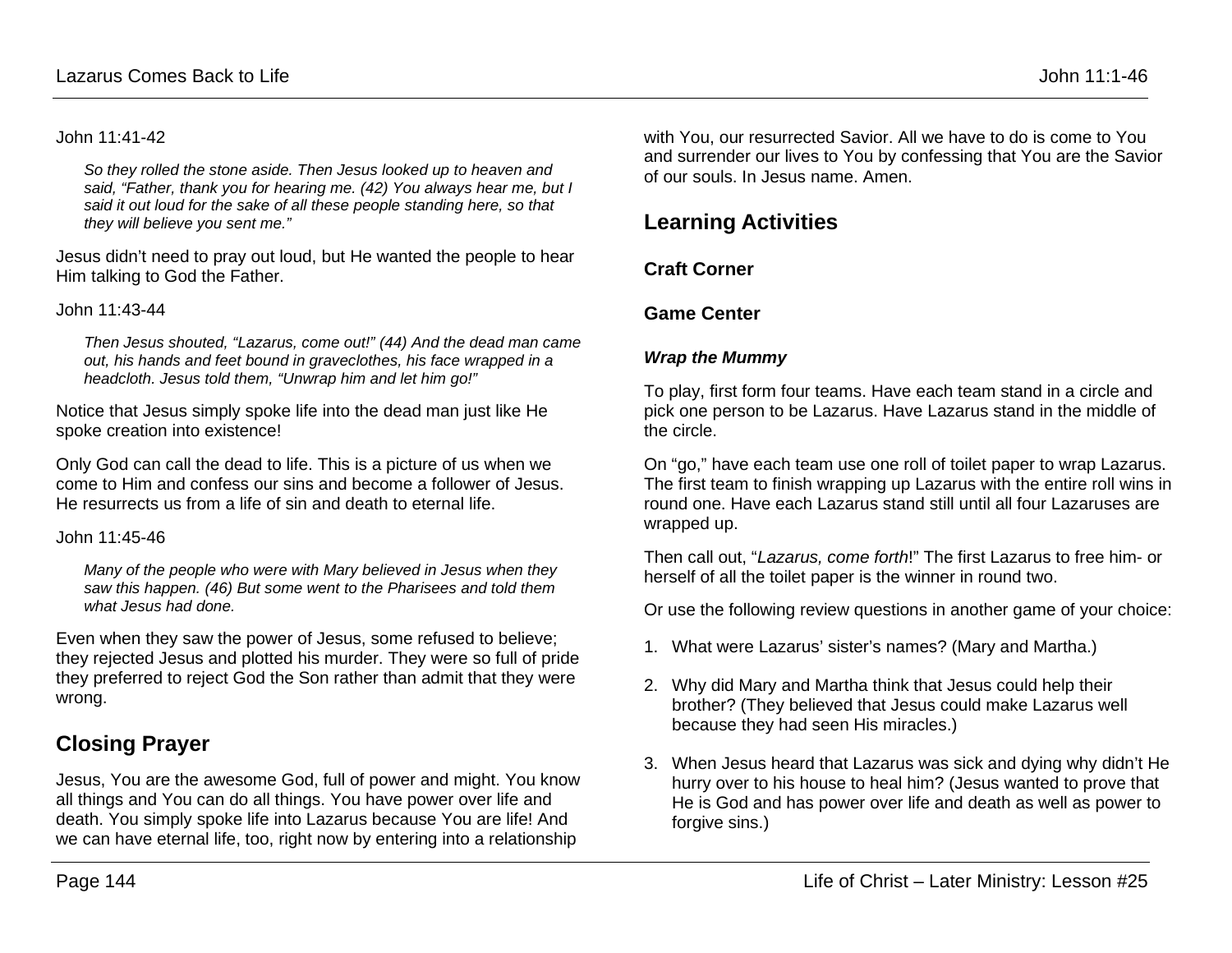- 4. Why can the trials and the hard times that we go through bring glory to God? (God can bring good out of any bad situation.)
- 5. Why was Jesus "glad" that Lazarus was dead (verse 15)? (He wanted to show God's power!)
- 6. What did Martha do as soon as she heard that Jesus was coming? (She went out to meet Him.)
- 7. What did Jesus mean when He told Martha that He "*is the resurrection and the life*?" ("*Because I live, you also will live*.")
- 8. What is the shortest verse in the whole Bible? (John 11:35, "*Jesus wept*.")
- 9. Why did Jesus weep? (When Jesus saw Mary crying, He was moved to tears.)
- 10. What was in front of the tomb? (A stone.)
- 11. What did Jesus do when they took away the stone from the tomb? (He lifted up His eyes and prayed to the Father.)
- 12. How many days had Lazarus been in the tomb? (4)
- 13. How did Jesus raise Lazarus from the dead? What did He do? (He spoke. Just like He spoke the creation into being, He spoke life into the dead man.)
- 14. Why did some of the people that saw Jesus perform this miracle not believe that He was God? (They were so full of pride, they rejected Jesus rather than admit they were wrong.)